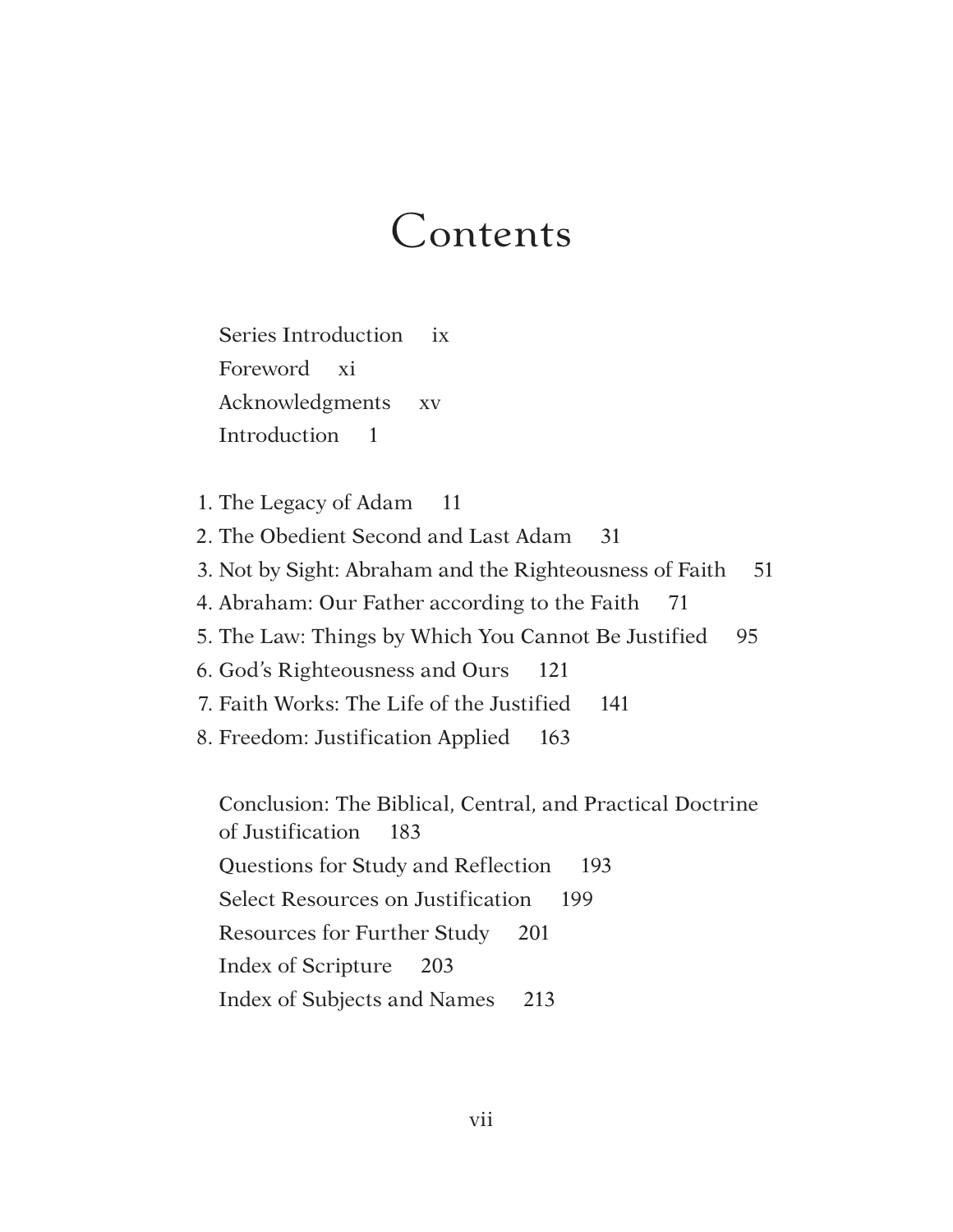THIS CHAPTER CONSIDERS the biblical-theological themes in the story of Adam that directly impact the larger study of justification. The beginning, however, is read from the standpoint of the end. So while this chapter focuses on Adam, what follows is based on the whole scope of the Bible. We could wall off later revelation found in the Bible, but that is not, in my opinion, the typical way that Christians should read the Old Testament. We should read the Old Testament as those who are members of the new covenant established by the second Adam. We are bound to read the entire Bible in its specific canonical, historical, and redemptive contexts, including our own new covenant context.

Here are the focal points.

- Creator and Creature
- God and Man
- The End and the Beginning

### **Creator and Creature**

Genesis 1:26–28 answers many of life's ultimate questions. How did I get here? Who am I? What am I? What am I supposed to do? There may be more to the answers than what is in these verses, but not less. Most importantly, this text tells us what we need to know fundamentally about ourselves and our relationship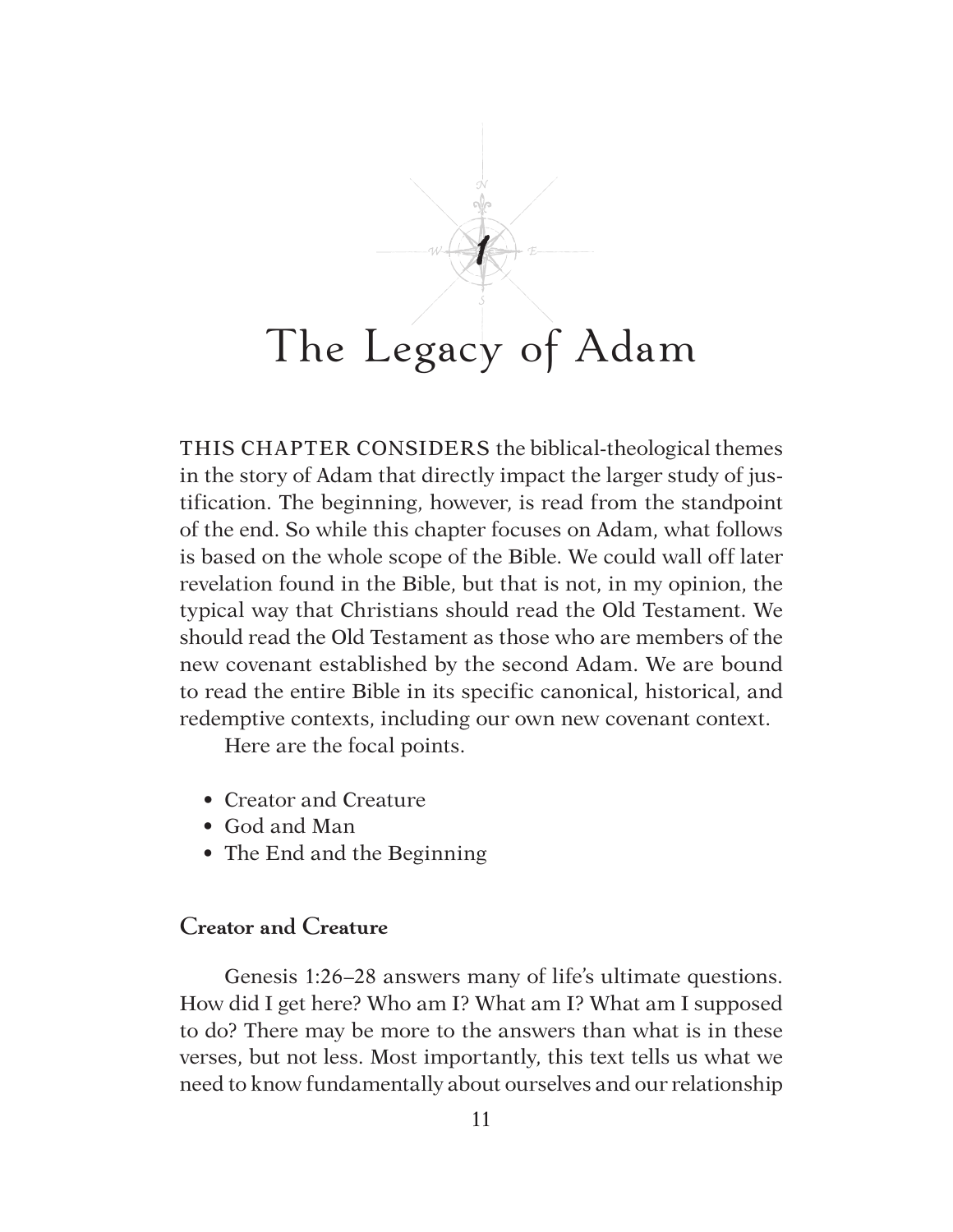with God. It can be narrowed down to one word found in verse 27: "created." That may not seem like a groundbreaking observation, but we have a long track record of forgetting, denying, and militating against this most basic thing about our being. Consider this: our collective habit of forgetting or ignoring this basic truth lies at the root of every problem from Adam on down. It is no exaggeration to say that *every* sin begins with a refusal to accept this truth about ourselves. Whether we acknowledge it or not, we are *creatures* and not the Creator. Contrary to what we so often seem to want to believe, we are not independent, autonomous beings. We are creatures, created in the image of God. In other words, our life is, from the beginning, not strictly our own.

#### *Dependence and Purpose*

Beginning with a solid grasp of the fact that we are creatures, not the Creator, brings our lives into focus. We are created beings made to be absolutely dependent on God. This is how we were designed. Our dependence on God is further evidenced when we consider that God also designed our purpose in life. All human creativity, gifts, and abilities were given to us to fulfill our appointed task. In other words, we received the gift of life *and* the gift of work (cf. Gen. 2:15). Typically, discussion of the commands in the garden is limited to the negative command ("you will not") concerning the Tree of Knowledge of Good and Evil (2:17), but this misses an important part of the picture. The responsibilities that God gives Adam in 1:28 are commands. In his created innocence, Adam has positive commands to fulfill, and even though the entire creation was "good," it is not static. There is movement and purpose built into it. The creation, with humanity at the center, is going somewhere. God says to his creatures, "Have children, tame the earth, and rule over it." There is work to be done in this good creation. It appears from the outset that there is a goal to reach. Presumably the earth could reach a state of being filled, tamed, and ruled. A divinely appointed goal is woven into creation.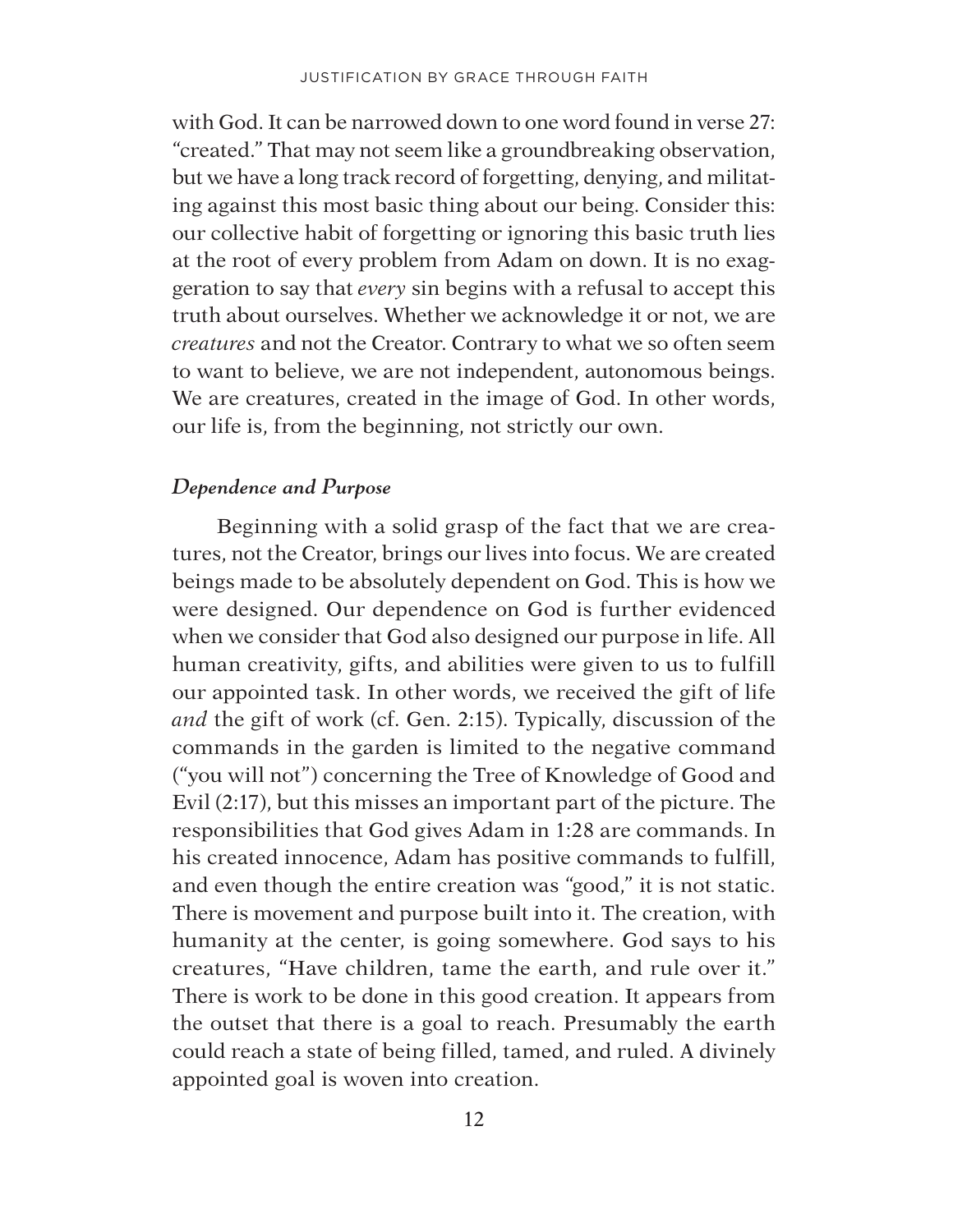*A Goal from the Beginning*. We tend to think of eschatology as only the "end times" that wind up when Christ returns, but that is not all there is to it. Geerhardus Vos was right to refer to "pre-redemptive Eschatology."1 Before the fall of Adam and the subsequent unfolding of redemption, there was an end for which God created the world. We need to be crystal clear on this—it is not the case that God had one plan before the fall and then a backup plan afterward. "God forbid," as Paul would say. There is, and I am not the first person to say it, no "plan B" in the Bible. There was and continues to be one end goal woven into the fabric of creation. Of course, at this precise point in the biblical narrative we do not yet see that the planned end point of creation will be summed up in another Adam (see Eph. 1:10). The goal we see at this point in the narrative is life. This goal is symbolized in the Tree of Life (Gen. 2:9) and, together with the outward trajectory of subduing and reigning over the world, the narrative implies that life *eternal* is the ultimate goal. Later we will find that the goal and promise of life is attached to obedience in the Mosaic law, will be announced by the prophets, and will be attained finally in the second Adam.

# **God and Man**

A special kind of history begins in Genesis 2. What I mean is that Genesis 2 refocuses the historical narrative on the creation of humanity, the particular place we have in the created order, and especially the special relationship that exists between us and God. Genesis 2:4 picks up and expands the story that began in 1:1 and then unfolds through the rest of Scripture and beyond. Unlike anything in the rest of creation, the text places special emphasis on God's creation of mankind: "Then the LORD God formed the man of dust from the ground and breathed into his

<sup>1.</sup> As Vos says, "It is not biblical to hold that eschatology is a sort of appendix to soteriology. . . . The universe, as created, was only a beginning, the meaning of which was not perpetuation, but attainment." Geerhardus Vos, *The Eschatology of the Old Testament*, ed. James T. Dennison Jr. (Phillipsburg, NJ: P&R Publishing, 2001), 73.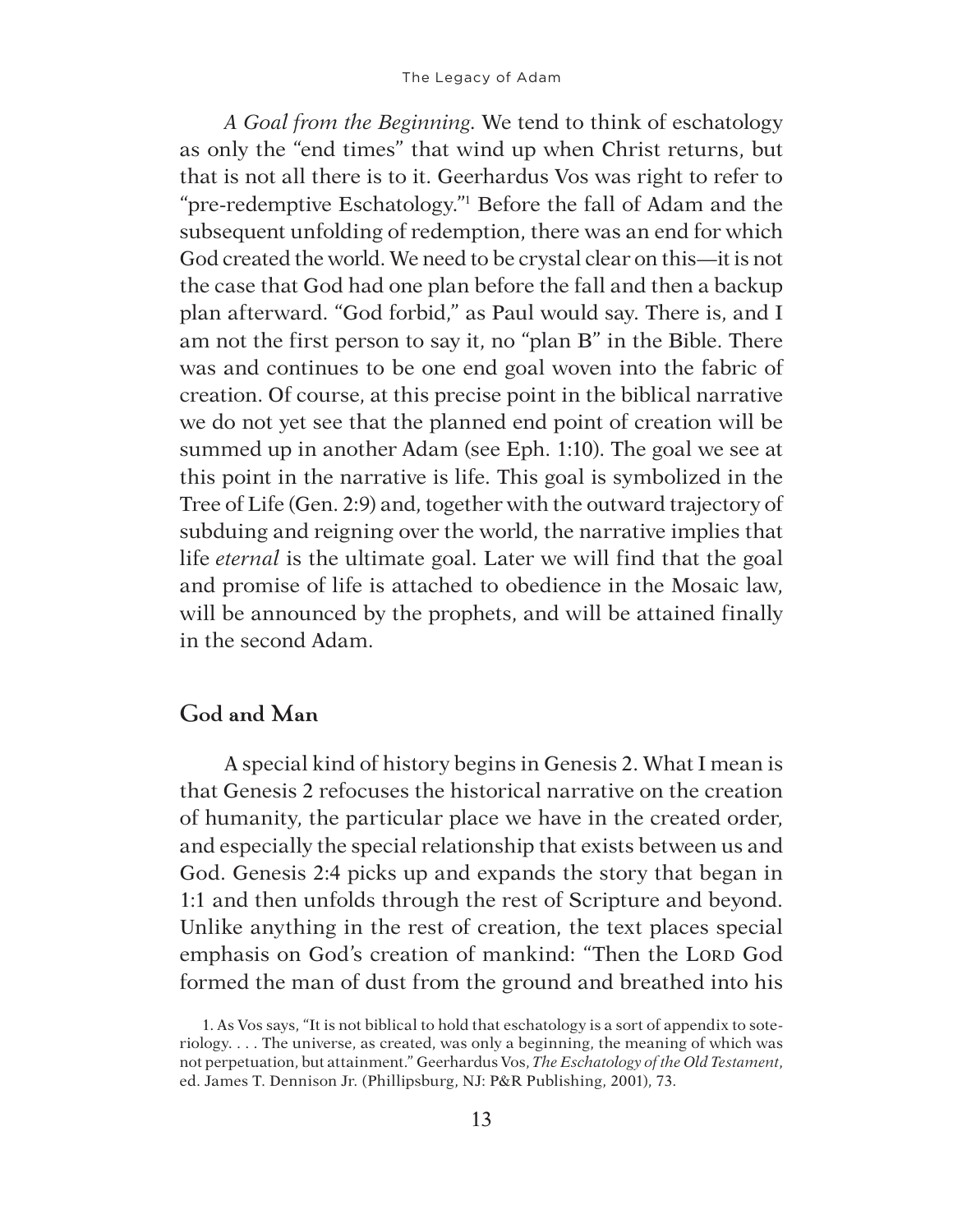nostrils the breath of life, and the man became a living creature" (2:7). What jumps off the page of Scripture is the sovereignty of God the Creator and the dependence of man his creature upon him. The ways and means of the creation of man should get our attention. Adam is formed from the dirt and given life by God himself. God creates a special place for Adam to live, a garden from which he is to fulfill the creation mandate of 1:28 (2:8). This is also a place where Adam enjoys unique fellowship with God (see 3:8). Adam the creature dwells in the creation in fellowship with the Creator. This will not be the last time in Scripture when people, land, and God are linked together. God provides everything that Adam needs for life and happiness. Not only do the trees around him provide fruit, they are also "pleasant to the sight" (2:9). Then we are told of two special trees—the Tree of Life and the Tree of Knowledge of Good and Evil. So God sculpts Adam into form, breathes him into existence, and sets him to work (v. 15).

#### *The Covenant God*

In chapter 2, a change takes place that has repercussions for how we read this narrative. In chapter 1 the Hebrew word "God" (*Elohim*) is typically used, but after the initial account of God's creative work comes to an end in 2:3, his special covenant name "LORD" (*Yahweh*) is also used. Bearing in mind that the first hearers/readers of this text were Israelites under the Mosaic covenant, it is striking that when the text of Genesis turns to focus particularly on the creation of man and his relationship with God, the name of God is precisely that covenant name later revealed to Moses on Sinai (Ex. 34:6). Genesis 2 spells out God's care for Adam in more detail, including the planting of Eden where Adam would enjoy special communion with God and the provision of food to sustain Adam's life. All the good gifts come specifically from "the LORD God" (*Yahweh Elohim*). The God of creation, the God who created Adam, is the God with whom Israel has a covenantal relationship.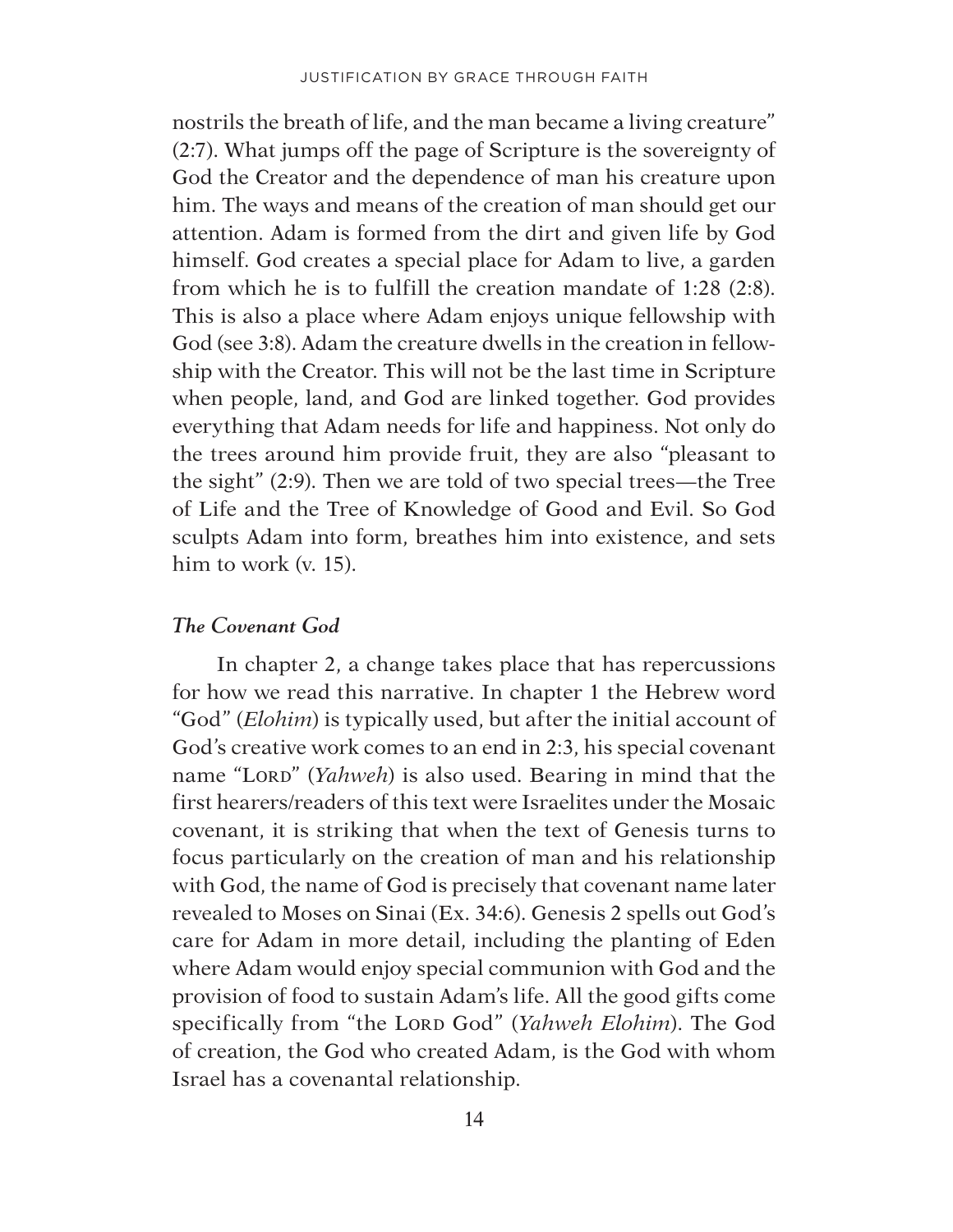#### *Setting the Boundaries*

In the midst of paradise there is one thing forbidden, and it is mentioned along with a threat that seems out of place in the pastoral scene of Eden. 2 Adam may eat from any tree except one, and God warns Adam that if he eats of the Tree of Knowledge of Good and Evil, he will die (2:17). The story is about creation, life, and abundance, but a foreign and future enemy appears, and with it a challenge confronts Adam. In paradise, in his created innocence, Adam is given a command, and a curse is attached to it in the case of disobedience. Death is God's condemnation for disobedience. Adam must obey perfectly or he will die.

*Adam's "Probation*.*"* Sometimes Adam's situation in Eden is referred to as *probation*. That is, Adam was put in Eden for a period during which he needed to prove himself through obedience and maintain his innocence until he reached or was granted a perfected, glorified state of being. For nearly everyone living in the twenty-first century, the word *probation* has negative associations. Probation is typically something one is put on after committing a crime. Someone charged with a crime may be given probation, or a prisoner may be granted probation to see if he can make it on the outside. Innocent citizens are not on probation. About the only time we speak of a probationary period apart from the idea of guilt or offense is when we are offered a trial period to sample a product, although we do not call that probation. Theologians of earlier generations could use *probation* and expect readers to understand their meaning, but English usage has changed, and with it the word *probation* has a more narrow use. Someone might object that technical language in any field, not least in theology, must always be explained. However, the word *probation* itself was the explanation used to describe Adam's situation in Eden. This is simply not true today. Modern people might hear the word *probation* and easily think that Adam was somehow created guilty, or at

<sup>2.</sup> James Montgomery Boice's description of chapter 2's casting "shadows over Eden" is fitting. He points out that in the midst of all the good things—relationship with God, a garden in which to live and work, and a wife—"there are forebodings." *Genesis, Volume 1: Creation and Fall* (Grand Rapids: Baker, 1998), 113.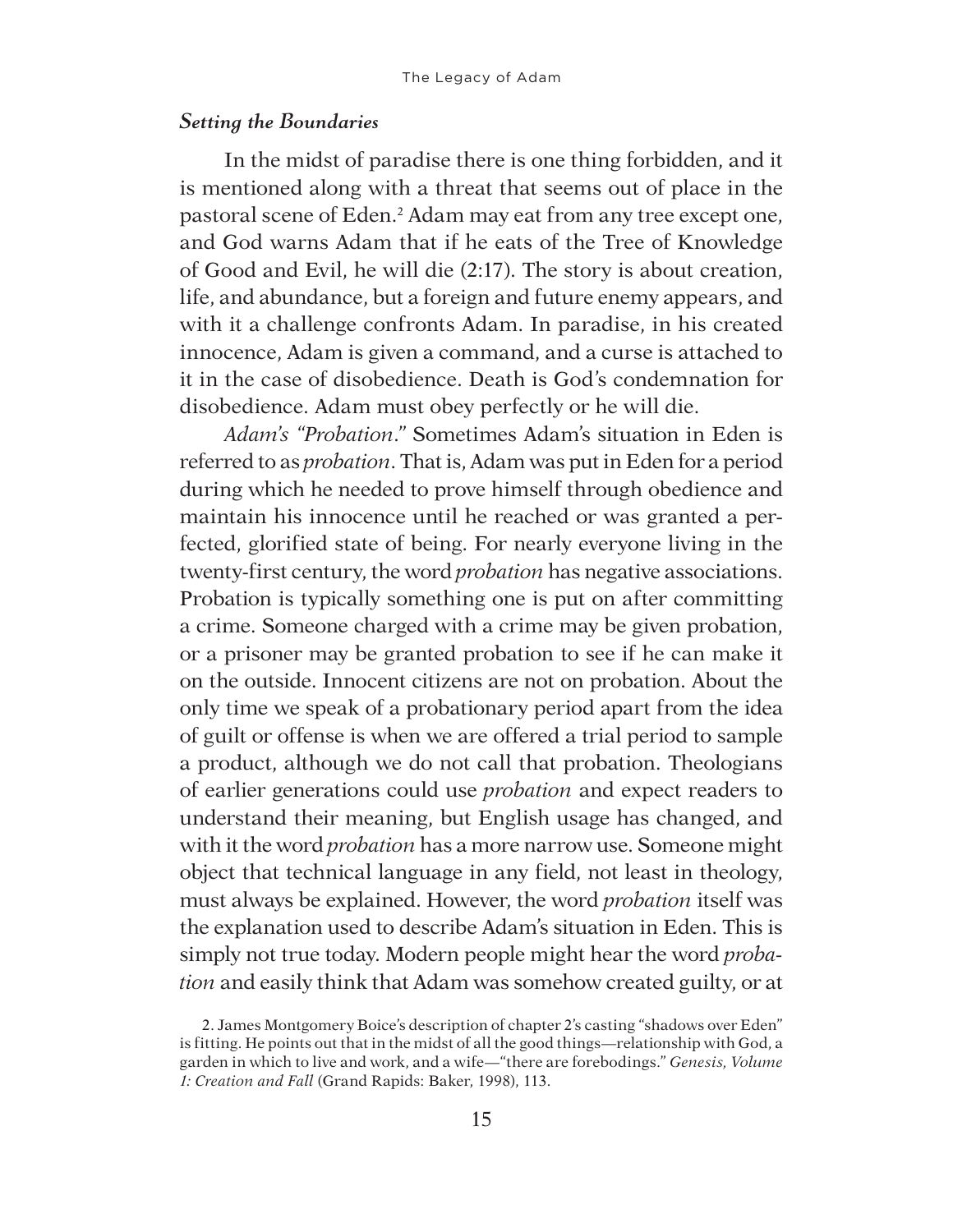least think him suspect. But Adam was innocent, and that is a vital part of the story. Is there a word that better captures Adam's situation in the garden? There is, but to prove it we have to expand our biblical vision past Genesis and note a particular pattern that arises and helps us to understand Adam's circumstances in the garden.

*Testing—a Biblical Pattern*. The better alternative to *probation* is *test*. Granted, the word does not appear in the text, but there is a pattern here that can be seen throughout Scripture. In the Bible, obedience to God is not taken for granted. God gives commands and then tests the obedience of those who receive the commands. At pinnacle points in Scripture, obedience is tested because obedience, which means submitting to God and acting on his command (including not eating fruit), displays one's trust in and loyalty to God. Testing may also reveal distrust and disloyalty. In three crucial eras in the biblical revelation of God's salvation, he tests his servants. God tests Abraham, Israel, and finally his own Son, Jesus. Although the tests have varying results, they are all tests for obedience.

"*Now I Know You Fear God*." Abraham is associated with many things, but in the discussion of justification, he is best known for his faith: "And he believed the LORD, and he counted it to him as righteousness" (Gen. 15:6). There is also a well-known time in Abraham's life when God tested him. In Genesis 22, God tells Abraham to take his only beloved son, the son of the promise, to Mount Moriah and to sacrifice him as a burnt offering (vv. 1–2). Far and away the emphasis in the text is on Abraham's obedience. We will return to this scene later, but for now it is enough to note that Abraham's inner struggle as he trudged up the mountain to sacrifice his son is not on display, but his obedience to God. We are told that Abraham woke up the next day, made preparations, and set out on his journey. Of course, his faith is on display too when he tells his servants that he and Isaac will return (v. 5) and when he tells Isaac that God will give them a lamb for the offering (v. 8). The interconnection of faith and obedience is clear. But again, it is obedience that is on display. As the knife is about to fall, Abraham hears the angel of the Lord telling him to stop: "Do not lay your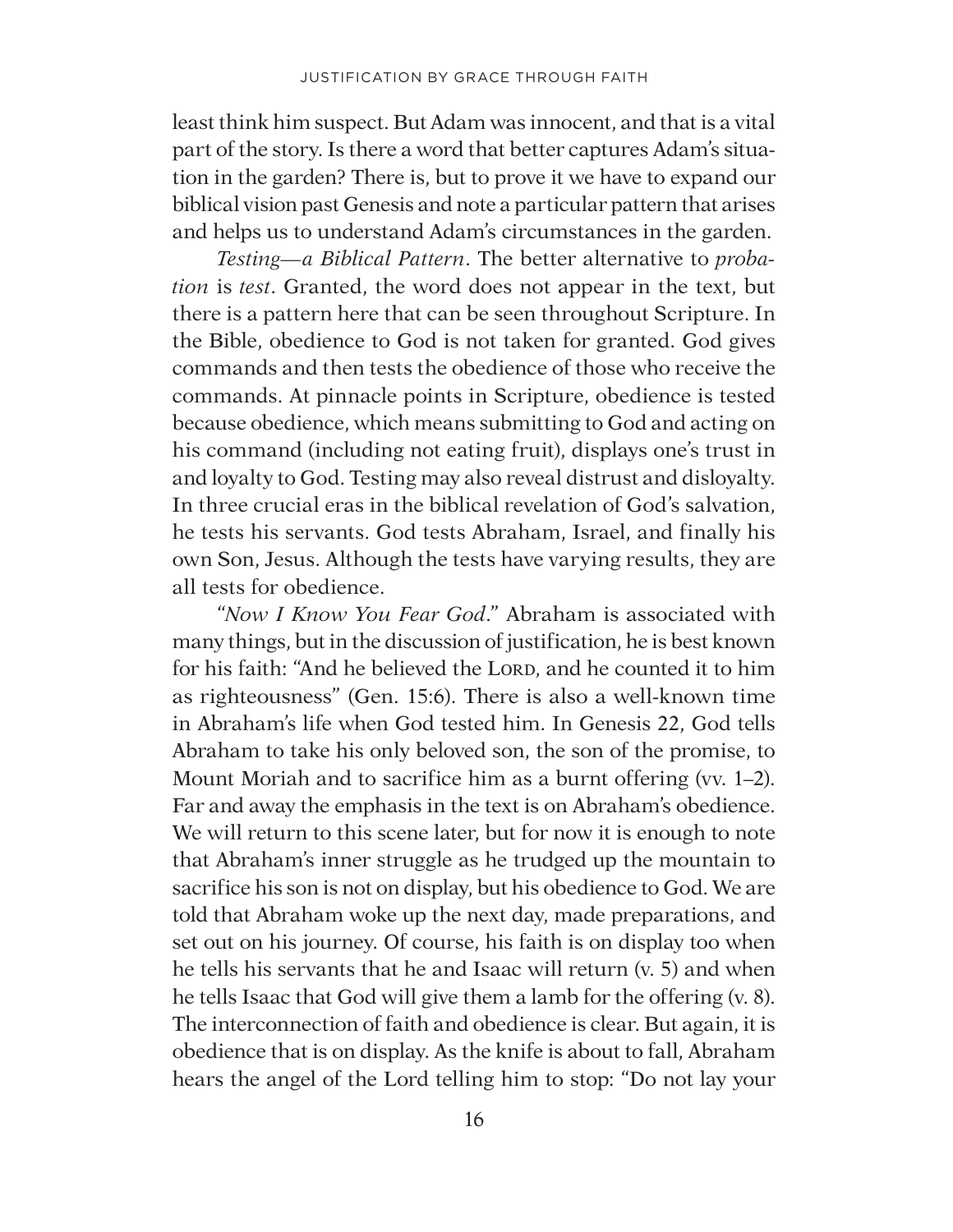hand on the boy or do anything to him" (v. 12). Then we hear the reason for the intervention and, I believe, the reason for the entire episode: "for now I know that you fear God, seeing you have not withheld your son, your only son, from me." Abraham passed the test. Then the promises of chapters 12, 15, and 17 are repeated (vv. 16–18). The declaration of Abraham's righteousness by faith was no empty proclamation (15:6). Abraham's obedience on Moriah displays his faith and also proves that what God declared is true.

"*That I May Test Them*." The story of Israel is marked by testing. In the wilderness and in the land, God tests them to see what is in their hearts. He tests them with the manna: "Behold, I am about to rain bread from heaven for you, and the people shall go out and gather a day's portion every day, that I may test them, whether they will walk in my law or not" (Ex. 16:4 ESV). Of course, this is again a test of faith—the Israelites must believe that God will daily provide for them. If they gather more than a day's manna, they imply that God cannot be trusted. Disobedience flows from a lack of faith. However, the *explicit* emphasis in the text is on obedience, for it is by their actions that their hearts are revealed. Their whole experience in the wilderness is a test: "And you shall remember all the way which the LORD your God has led you in the wilderness these forty years, that He might humble you, *testing you*, to know what was in your heart, whether you would keep His commandments or not" (Deut. 8:2 NASB). Later, after entering the Promised Land and continuing in the disobedience that marked their forty years of wandering, God becomes angry with them and says, "Because this nation has transgressed My covenant which I commanded their fathers, and has not listened to My voice, I also will no longer drive out before them any of the nations which Joshua left when he died, *in order to test Israel* by them, whether they will keep the way of the LORD to walk in it as their fathers did, or not" (Judg. 2:20–22 NASB). This pattern of testing is well documented in Israel's history, as is the fact that they failed the majority of the time.<sup>3</sup>

<sup>3.</sup> Other texts with explicit references to testing are Ex. 20:20; Deut. 8:16; 13:3; 2 Chron. 32:31. There are also references to God's testing people in general: Ps. 11:4; Jer. 20:12.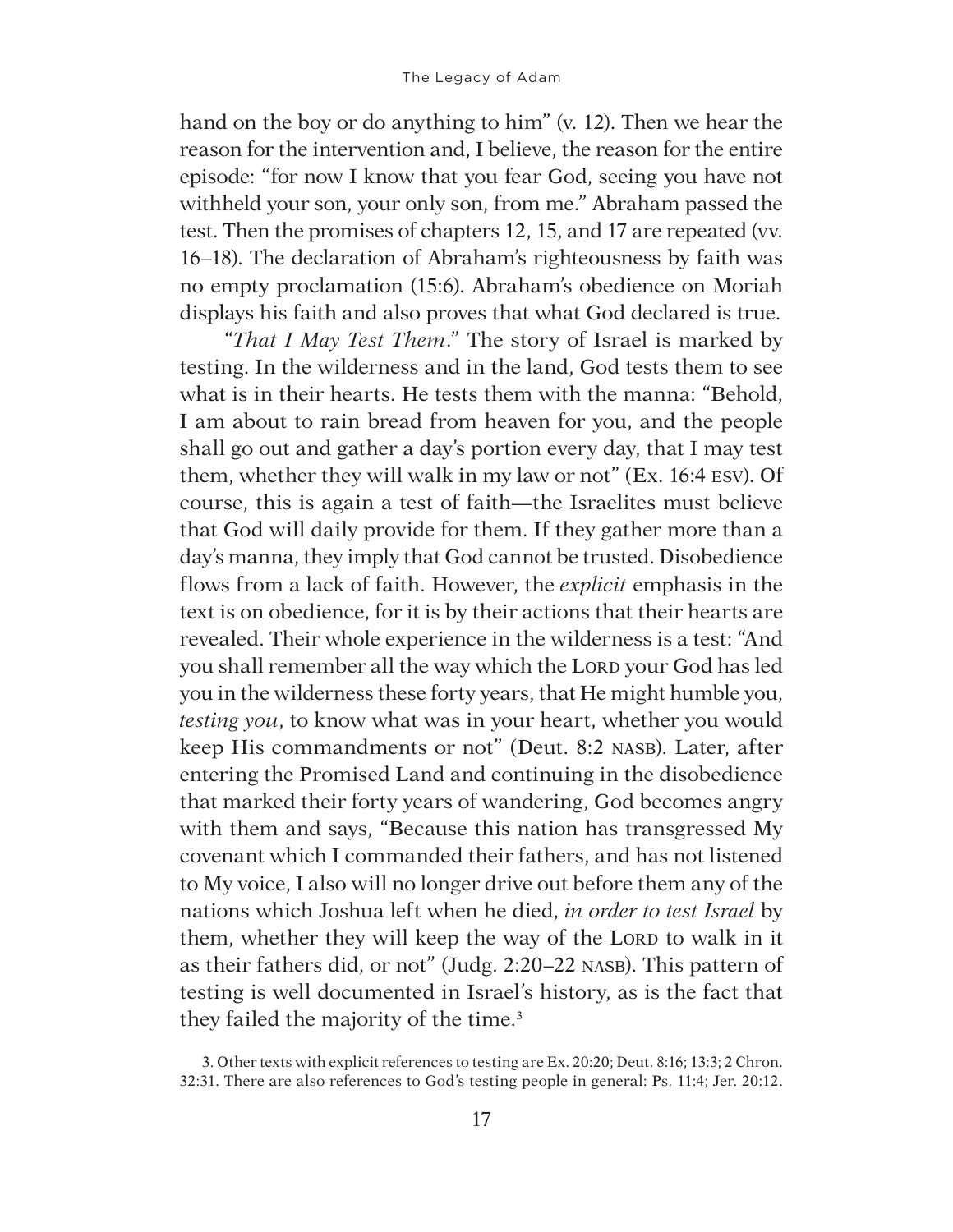"*If You Are the Son of God*." Outside paradise, in the wilderness, God tested the obedience of his Son, Jesus Christ. It is true that he was tempted by Satan, but Matthew and Luke make it clear that the Devil didn't prompt the testing: "Then Jesus was *led* up by the Spirit into the wilderness *to be* tempted by the devil" (Matt. 4:1; cf. Luke 4:1–2). Like Israel, Christ's test takes place in the wilderness. Unlike Adam and Israel, Christ is tested and passes.

The close connection of Jesus with the tests of Adam and Israel is evident in the New Testament. Luke draws the line from Christ back to Adam by ending his genealogy with "Adam, the son of God" (3:37). Then, immediately after the genealogy, with Adam fresh in the readers' minds, the temptation narrative begins. Matthew begins his gospel by tracing Jesus' lineage back to Abraham and spends three chapters showing that Jesus is the fulfillment of the promises to Israel. After establishing that Jesus is the Messiah, the one to whom the prophets pointed, the narrative of Jesus' adult life and ministry begins. He is baptized by John, affirmed by the Father ("this is my beloved Son, with whom I am well pleased"—3:17), and ushered out to be tested in the wilderness.4

Adam was put in the garden with a command placed upon him, and soon after the command was given, Adam's obedience to that command was tested. This sets a pattern that extends through Scripture: God tests his children to see whether they will obey him. There are tests connected to every major chapter of the history of redemption, culminating with the accepted and beloved Son of God (Matt. 3:17; Mark 1:11; Luke 3:22). So, the idea behind the concept of *probation* is affirmed, but better explained today with the simple word *test*, or if we want to be a little more exacting, *test period*.

There is a similar mention of testing obedience in the New Testament as well. Paul tells the Corinthians that he wrote to them so "that I might test you and know whether you are obedient in everything" (2 Cor. 2:9).

<sup>4.</sup> Luke bookends his genealogy with the affirmation from heaven (3:22) and the temptation narrative (4:1–13). In this way Jesus' role as an obedient, acceptable son is emphasized, 3:22 ending with "you are my beloved son" and 3:38 ending with "Adam, the son of God." As the new Adam, Jesus obeys when tested and thus affirms the acceptance proclaimed by the Father.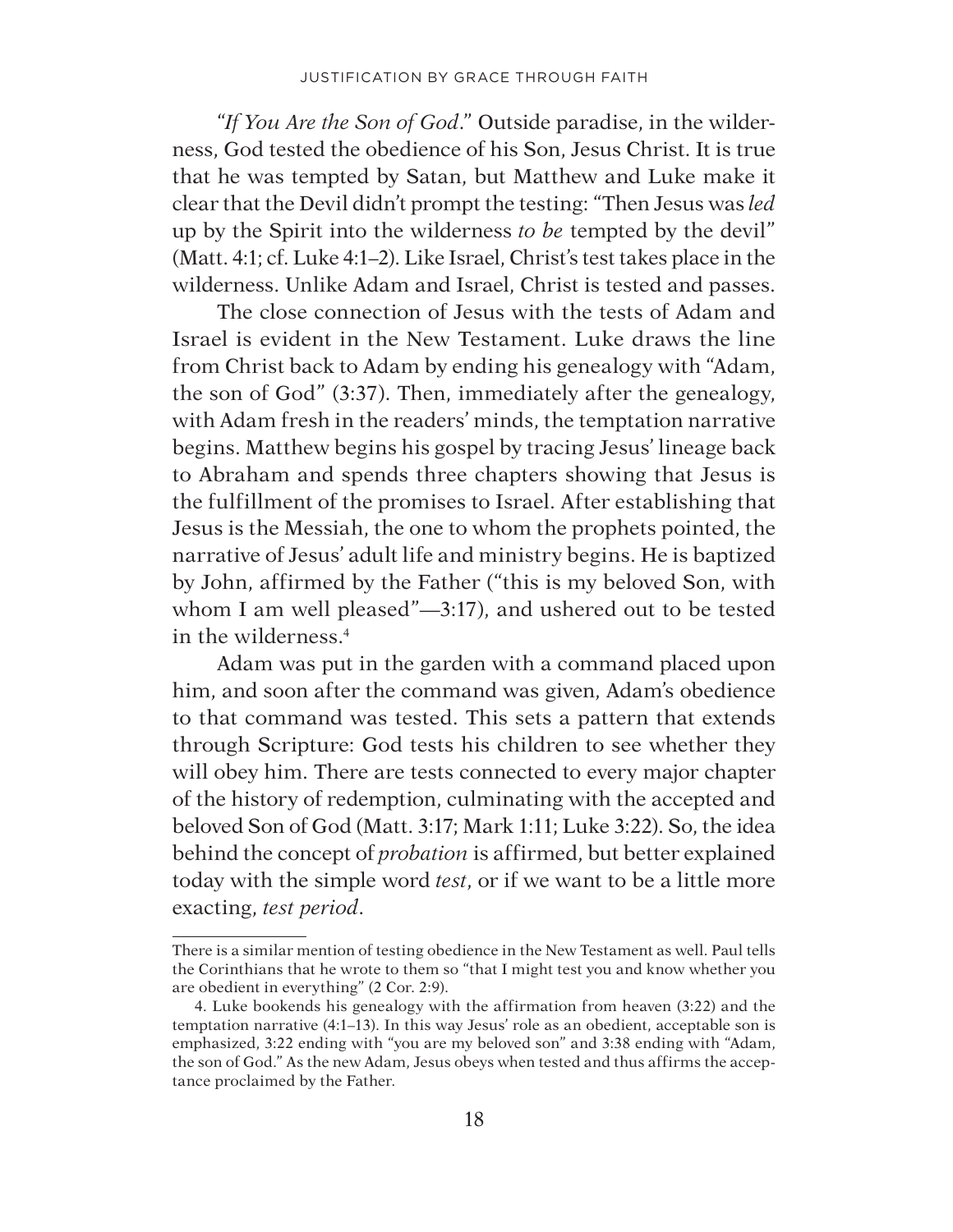*The Question of "What If?"* Talk of a test period often raises a question about the length of time that Adam was to be tested before he officially passed. It is important to address this question before proceeding. The answer to the question "What if Adam had obeyed?" usually goes something like this: he would have been granted that state of perfection due his perfect performance of God's standard. The idea is that Adam and his descendants would have reached that place of glorification that now will come to those who have faith in Christ.

The "if Adam had obeyed" question is driven by the recognition that a goal is built into creation. It is also a hypothetical question meant to help us think through and understand the implications of the larger biblical teaching in regard to what Christ, the second Adam, accomplished. But however much the inference is a fair one, it is important that we remember that the *real goal* was never for the human race to be perfected in Adam (no plan B!). The question may have some theological benefit, but we have to be careful of the unbiblical implication that if Adam had obeyed, he and his children would have been perfected in and through him—apart from Christ. As far as Scripture goes, the theological hypothetical does not play much of a role in the unfolding of redemption in Christ—except that Adam's failure to obey sets the necessary scene for the obedience of the one for whom Adam serves as a type (Rom. 5:14). Perhaps the question of Adam's obedience can be addressed in this way: "He didn't obey, and that is precisely the point. God's goal was not in Adam but in another through whom the people of God would truly be perfected and reach their appointed goal."5

## *The Question of Covenant*

There were two parties in the garden—God and man. Of course, the Serpent is there too, but he is not part of the particular relationship between God and Adam. It is not an equal partnership; God is superior and Adam is inferior. God is independent and

<sup>5.</sup> According to Paul, God's plan was always Christ (Eph. 1:10).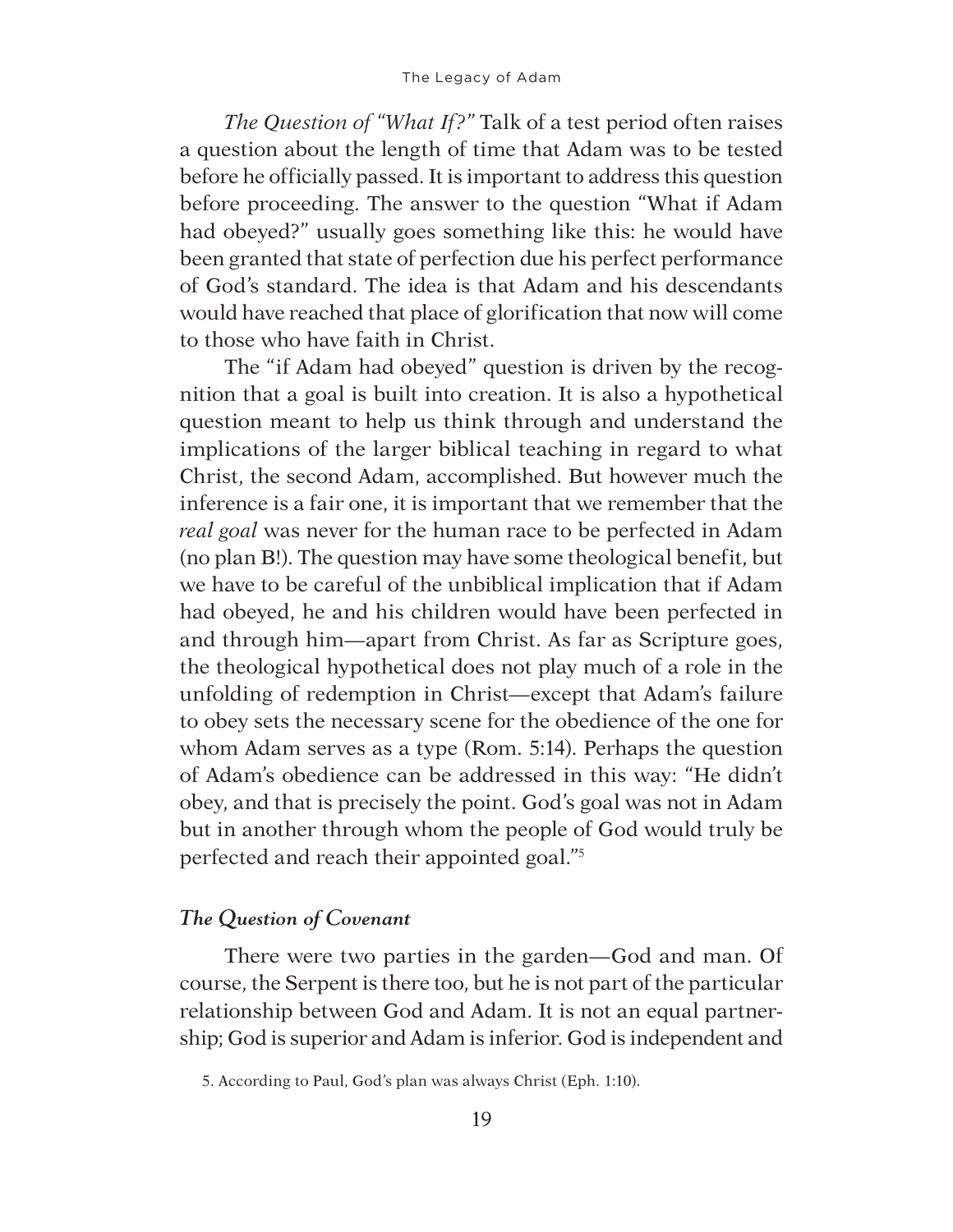Adam is dependent. God provides everything that Adam and Eve need for life and happiness, but this is not a relationship without specific stipulations. God, the Creator and provider, establishes rules for maintaining the relationship. Adam is ordered to carry out his work of subduing and ruling the creation over which God has placed him. There is, however, a condition—there is one tree, and one tree only, from which Adam may not eat. The Tree of Knowledge of Good and Evil is forbidden with a warning. God tells Adam that he can eat from all the other trees, but if he eats from the one forbidden tree, "in the day that you eat of it you shall surely die" (Gen. 2:17). Implicit in the warning (and symbolized in the Tree of Life) is the promise that if Adam does not eat from the one tree, he will live. God sets life and death before Adam, as he will later with the Israelites in their covenant context: "See, I have set before you today life and good, death and evil" (Deut. 30:15). If Adam wants to live in his relationship with God, he must keep God's command. These words apply to Adam: "Therefore choose life, that you and your offspring may live" (Deut. 30:19). Here in the garden, before the fall, yet another biblical pattern is established. Later on, this kind of relationship gets a specific name: covenant.

There is much debate over whether the relationship between God and Adam can properly be called a covenant; after all, the word *covenant* does not appear until Genesis 6. Given the number of times the word will appear later, what stopped Moses from using the word here? After all, God tells Noah that he is making a covenant (6:18) and likewise tells Abraham explicitly that he is establishing a covenant (17:7), so why not here? Although it is not much of a stretch to think that the first people to hear and read Genesis, themselves living in a covenant, would have recognized a covenant when they saw one, it is a fair question. Perhaps formal covenants, like the Noahic, Abrahamic, Mosaic, and new covenants, are fitted for a redemptive context. That is, they are specific relationships between God and people, at times established on the basis of or formalized in blood, that aim at reestablishing the relationship broken in Eden. Perhaps it is enough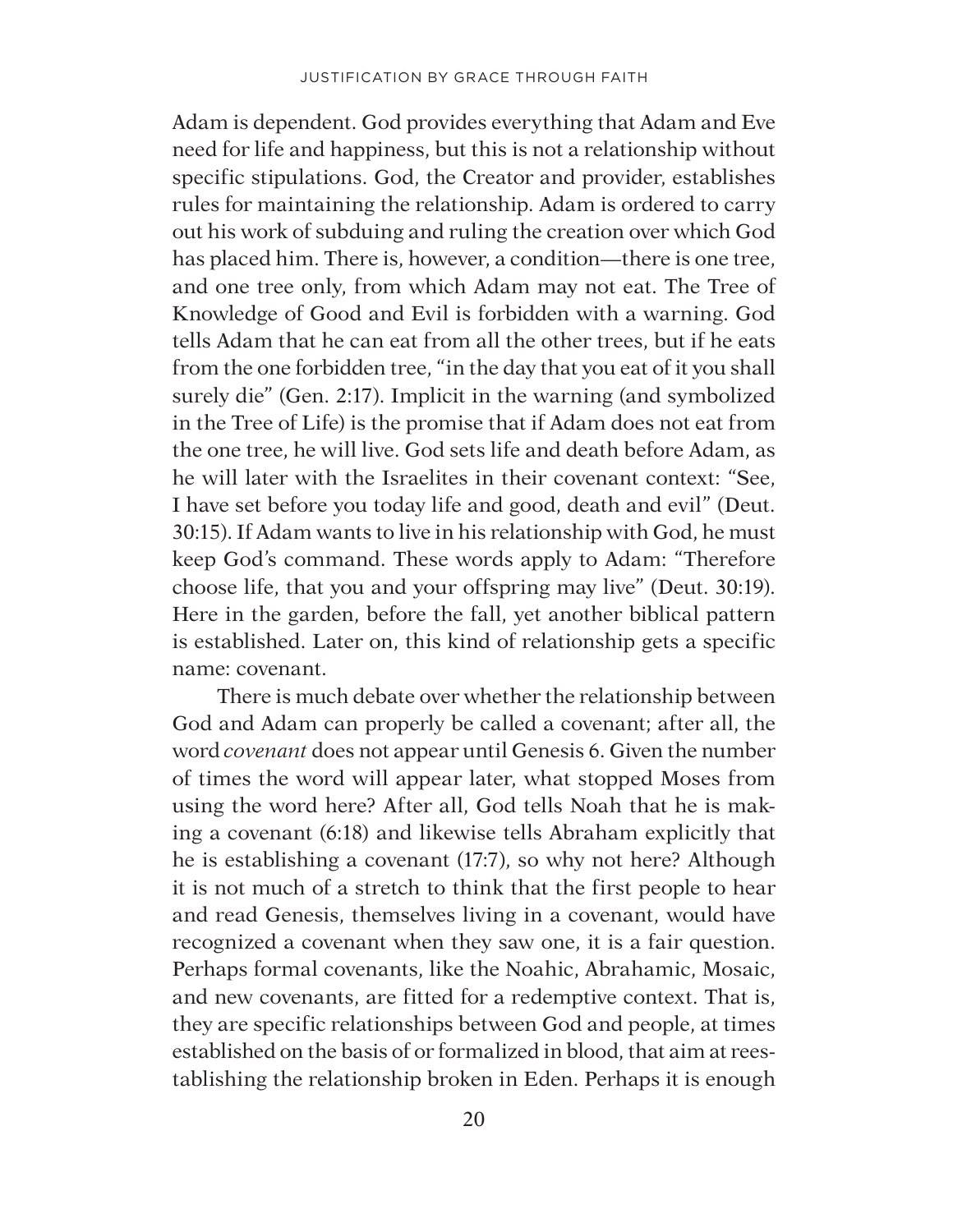to say that the relationship between God and Adam foreshadowed what would later be called a covenant. John Murray, for instance, opted for "Adamic Administration,"6 which ties together the idea that there is indeed a special relationship between God and Adam with the fact that *covenant* does not explicitly appear. In spite of the difficulties, are there good reasons for thinking that God and Adam were in a covenantal relationship? There are at least four reasons that suggest a covenant in Eden. 7

*Covenants Are Not Just Redemptive*. The absence of the word *covenant* is not necessarily as strong an argument as it appears. True, there is no sacrifice to establish or commemorate the relationship between God and Adam; on the other hand, nothing like that was needed. In the Mosaic and new covenants, blood was required to bring God and man together because humanity stood under God's wrath due to their sin. Only the blood of a sacrifice, and ultimately only one sacrifice, could fulfill God's justice. With Abraham, God establishes a covenant in which he makes an oath, symbolized in sacrifices (Gen. 15:9–18), to keep his promise to make Abraham a great nation. These covenants contain sacrifices because they are redemptive, but the fact that they are redemptive *is not what makes them covenants*. They are special types of covenantal relationships between God and man connected to the Bible's big picture of reestablishing a people set apart for God so that they will be his people and he will be their God.<sup>8</sup> They are, at heart, covenantal relationships because they contain agreements, promises, and warnings between the two

6. John Murray, *The Collected Writings of John Murray*, vol. 2 (Carlisle, UK: Banner of Truth, 1977), 47–59.

7. For an insightful and concise discussion of the question of a covenant in Eden, see J. V. Fesko, *Justification: Understanding the Classic Reformed Doctrine* (Phillipsburg, NJ: P&R Publishing, 2008), 112–22.

8. This refrain, or something similar to it, is found in every covenantal era. For instance, in Leviticus the phrase is used as a promise for what will be fulfilled if Israel obeys (26:12); in Jeremiah it is the reality promised in the new covenant (31:33)—and it is taken up as fulfilled by both Paul (2 Cor. 6:16) and the writer to the Hebrews (Heb. 8:10). The last time these words are heard in the Bible is when John sees a vision of the new heaven and new earth (Rev. 21:3). The idea in the refrain is implicit everywhere in the Abrahamic covenant, with God promising to be with Abraham and his children and make them into a great nation (Gen. 12:2; 18:18).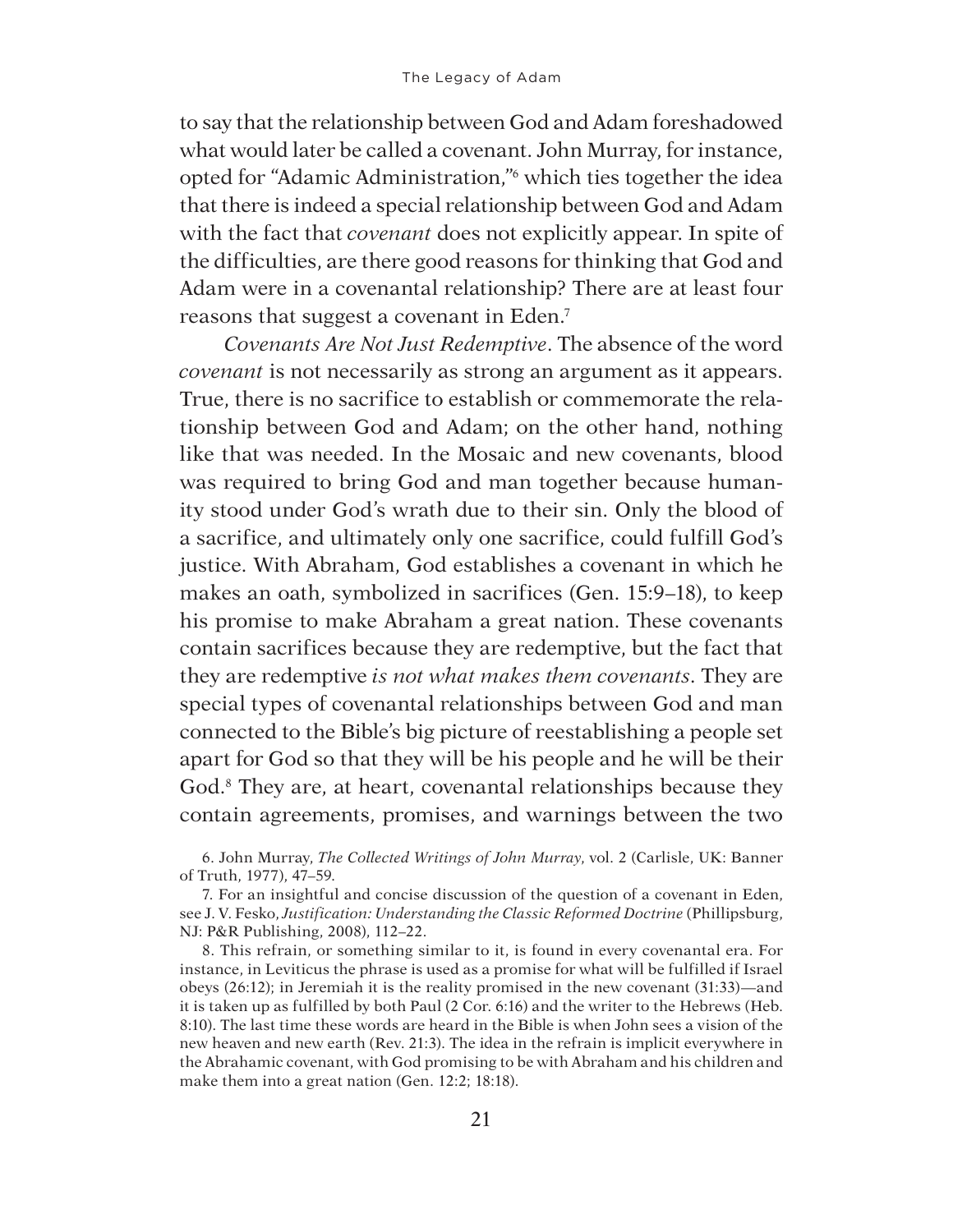parties involved in each relationship. Although God has something greater than Eden in store for humanity, the relationship in Eden is the model for the goal of redemption and the restoration of the relationship between God and humanity.

*Christ the Head of the New Covenant*. Second, the relationship established by and on Christ the second Adam is a covenant. It is the "new covenant in my blood," as he told his disciples on the night that he was betrayed (Luke 22:20). The apostle Paul presents Christ as a second Adam who stands as the head of God's people (Rom. 5:12–19; 1 Cor. 15:21–22). As Adam represented humanity, and as the consequence of his actions flowed to his race, so Christ stands as representative for those who believe and are counted righteous as a consequence of his actions. The writer to the Hebrews speaks at length of the new covenant, promised by the prophets (e.g., Jer. 31:33) and mediated by Christ (Heb. 8:13; 9:15; 12:24).

*Hosea 6:7*. In the context of Hosea 6, the prophet is speaking against the sins of Judah and Ephraim. In the midst of it we read these words: "But like Adam they transgressed the covenant; there they dealt faithlessly with me" (Hos. 6:7). Readers of the ESV, NASB, and NIV might wonder why there is a question about this text since it says plainly, "like Adam" (*ke'adam*). The issue is how to translate the Hebrew behind "like Adam." The Septuagint translator of Hosea chose the Greek for "as man" (*'hws anthropos*), which is followed in English by the KJV and the NKJV.<sup>9</sup> There is also the possibility, which some Old Testament scholars prefer, that the word refers to the geographical location mentioned in Joshua 3:16. When the feet of the priests carrying the ark touched the Jordan River, its waters "stood and rose up in a heap very far away, at Adam, the city that is beside Zarethan."

Taking "Adam" to be the place mentioned in Joshua 3:16 is not impossible, although we then have to assume that there was a well-known, serious breach of the covenant there not recorded in the Old Testament. That fact in itself does not rule out this

<sup>9.</sup> The Septuagint, sometimes abbreviated LXX, is a Greek translation of the Hebrew Old Testament.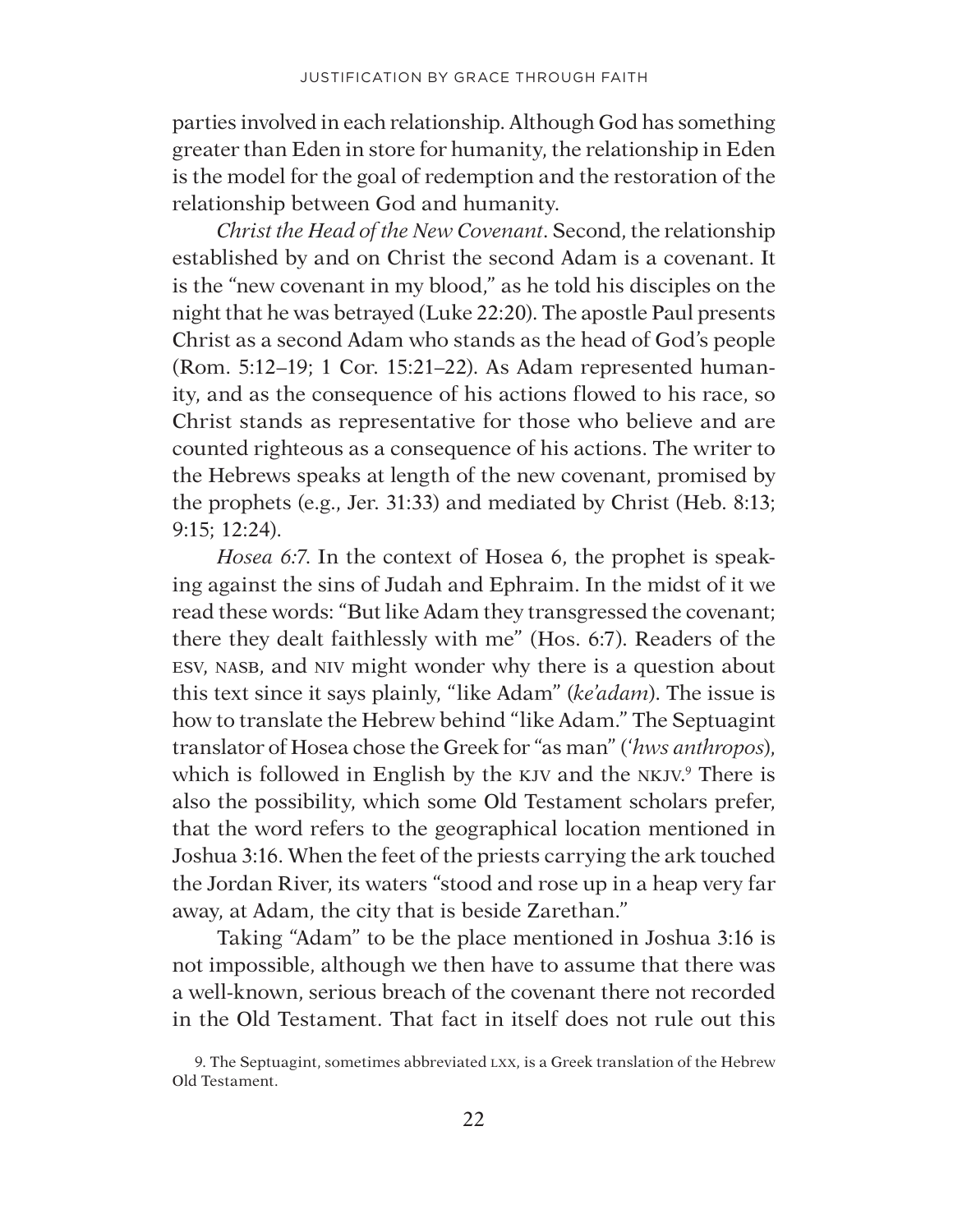interpretation—it is not hard to imagine that there were significant acts of rebellion on Israel's part that are not mentioned in the Bible. It also fits with the inclusion of the word *sham* ("there") in the text. It is worth noting, however, that in the *one text* where this place is named (Josh. 3:16), the focus is all about God's faithfulness in bringing Israel to the Promised Land and his miraculous work of dividing the Jordan, not about Israel's covenant breaking.10

Reading it as "like man" or "mankind" is also possible.11 The problem with this interpretation, however, is that it makes the word "there" difficult to understand. "Like man (or mankind) they transgressed the covenant; *there* they dealt faithlessly with me." The questions that remain unanswered in this interpretation are, Where is *there*? and How does *there* fit the context? The KJV and NKJV take it this way, but it is vague, to say the least.

Taking this verse to refer to Adam best fits the context of Hosea. True, this interpretation is not without problems, and it is certainly not accepted by everyone, but it does have the advantage of (1) referring to a known entity in the Bible, and (2) fitting the context of Hosea. There is still a problem with the word "there" referring back to a person, but it is not a great leap to infer that after mentioning the person Adam, Hosea refers to Eden. Second, the context of Hosea is all about Israel's unfaithfulness to the covenant in spite the "abundant generosity of God, who had loaded Israel down with all manner of good things."12 Like Adam, God gave Israel everything they needed for life and well-being, including his own presence; yet, also like Adam, they chose their own way over God's good gifts and thereby transgressed the covenant.<sup>13</sup>

10. Another thing often brought up against the view that Hosea refers to the place mentioned in Joshua 3:16 is that the Hebrew preposition *ke* rarely means "at." This is not a very strong argument, however, because as long as it is possible for it to mean "at" (and it is possible), then the fact that it is rare is only suggestive and certainly not decisive.

11. Calvin, notably, read it this way. See, *Hosea*, Calvin Translation Society 13 (Grand Rapids: Baker, 1993), 235. Cited in Fesko, *Justification*, 117n21.

12. C. John Collins, "Adam and Eve in the Old Testament," *The Southern Baptist Journal of Theology* 15, 1 (Spring 2011): 16. Collins cites the following texts in Hosea as some examples of Israel's covenant breaking: 2:8–13; 7:15; 11:1–4; 13:4–6.

13. Choosing one's own way over against the way God provides and commands is also known as "works righteousness." More of that in later chapters, but like so many other biblical themes, works righteousness begins in Eden.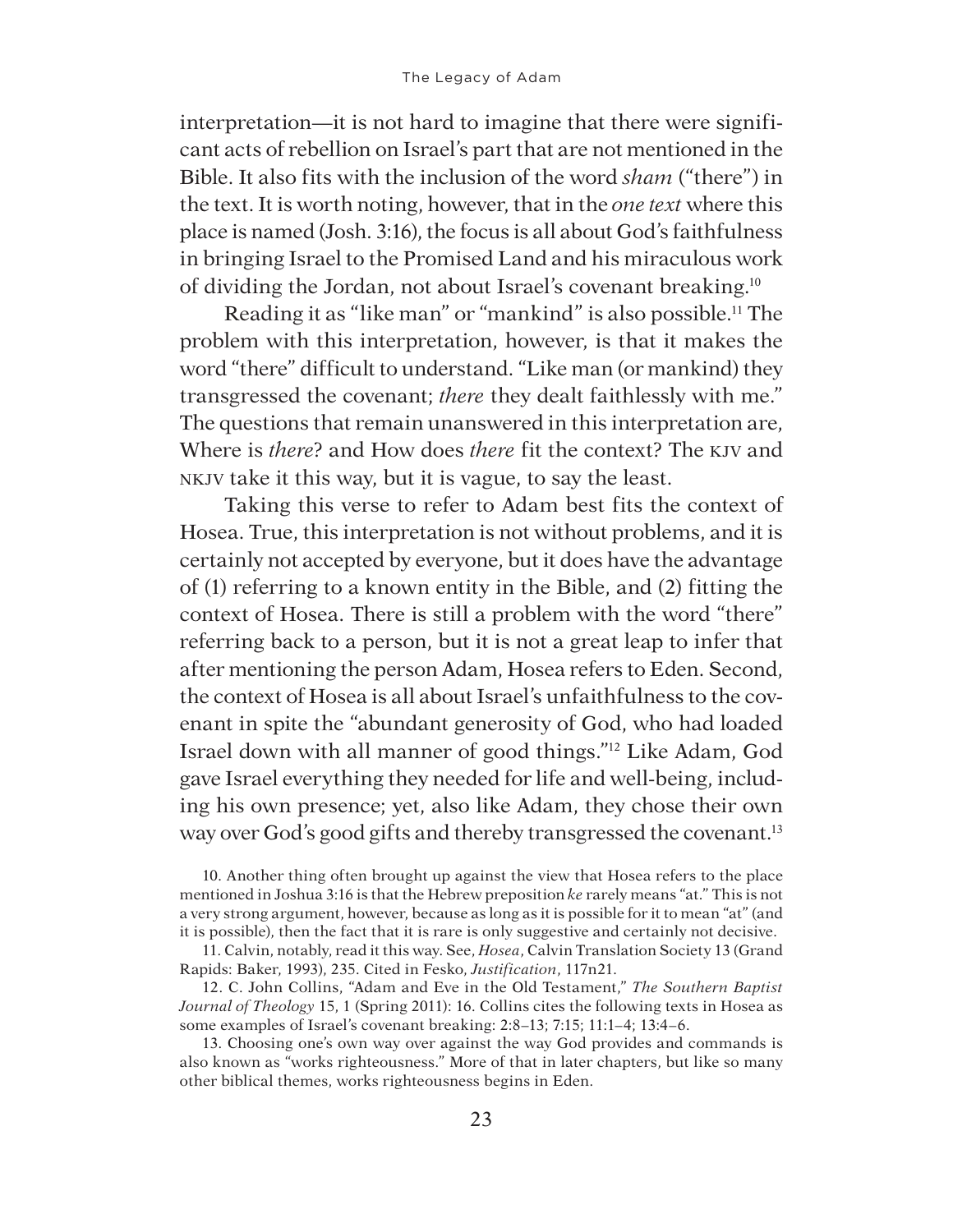*Covenantal Testing*. The testing of Adam is the fourth thing that suggests a covenant in Eden. There is no need to repeat the discussion above, but like Abraham the covenant man, Israel the covenant nation, and Christ the covenant head, Adam's loyalty to God and his willingness to honor the relationship God established with him were tested.

The relationship established in Eden was covenantal. The evidence for it spans the Bible. At the very least the relationship between God and Adam in Eden suggests a covenant. In my view there is more than a suggestion—there is a sound biblicaltheological conclusion. No doubt some people will remain unconvinced that an actual covenant is found here in Genesis because the word does not appear. Some Bible readers will continue to think that the idea of a covenant with Adam is a result of dedication to a larger theological system. And others will insist that covenants do not appear until after the fall when the biblical pattern of redemption unfolds—but I hope most will agree that the relationship between God and Adam in Eden sets the pattern for the relationships that will soon be called covenants in the Bible.

#### **"You Can Be Like God": The First and Greatest Temptation**

There is a classic rock song by Fleetwood Mac called "Go Your Own Way." That could have been the theme song of the first temptation in Eden. 14 God held nothing back from Adam and Eve. Everything, including one another, was theirs to enjoy. There was one thing, however, that they could never have nor could ever be, and that is exactly what Satan dangled in front of them. The Serpent is introduced as "more crafty than any other beast of the field that the LORD God had made" (Gen. 3:1), and he knew exactly how to tempt the first couple in ways they could not resist.

God's role as Creator, and the Serpent as both evil and a part of creation (a creation Adam was meant to rule over, not submit to), is emphasized as the temptation narrative begins.

<sup>14.</sup> For some, "My Way," made famous by Frank Sinatra, might be a better analogy.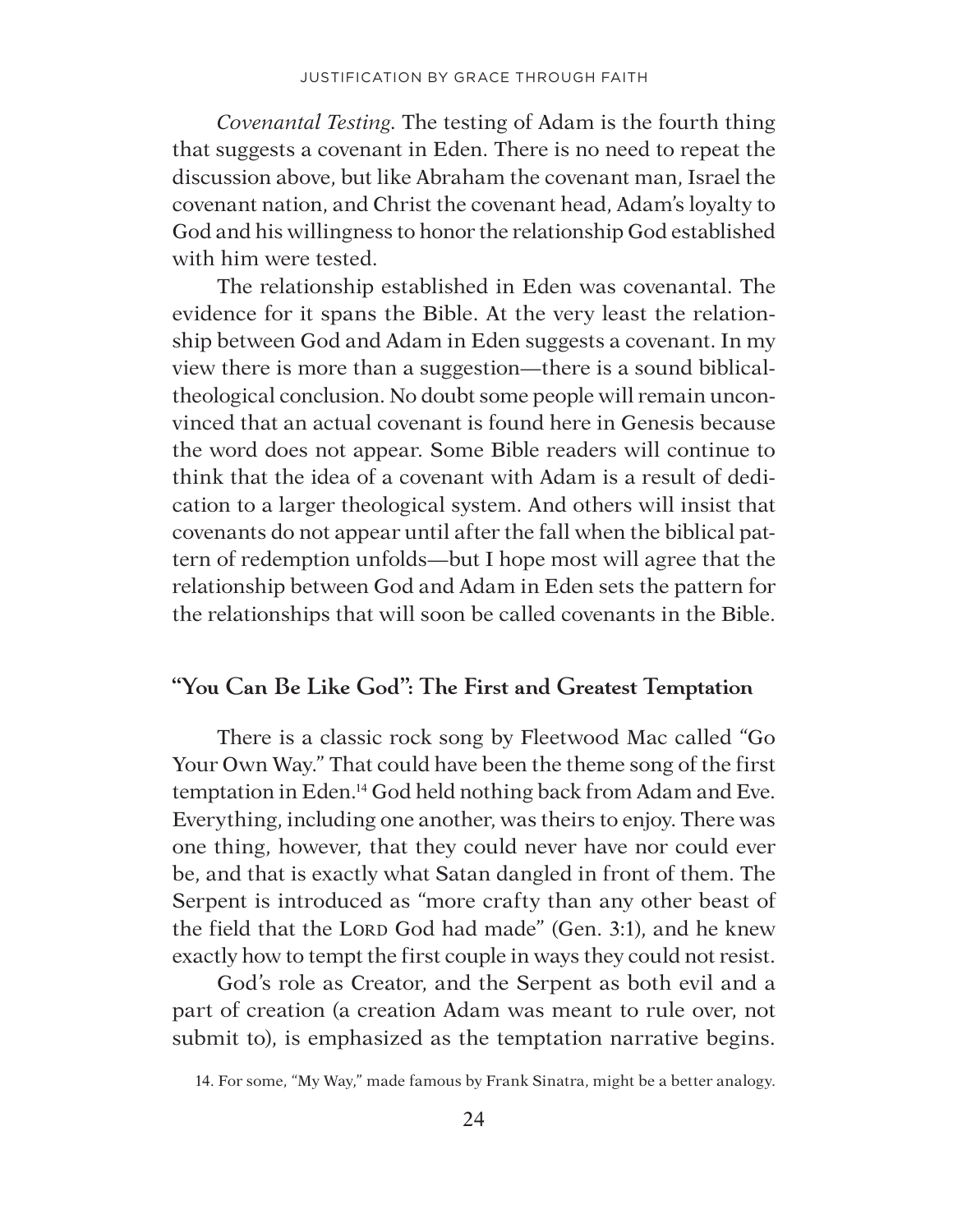The rebellion against God originates with a created being before Adam and Eve ate the fruit. What follows is a thinly veiled attack on God as the Serpent implicitly calls God a liar, "you will not surely die" (3:4); a deceiver, "God knows that when you eat of it your eyes will be opened" (v. 5); and an equal rather than their Creator, "you will be like God" (v. 5). The created Serpent tells the created woman that she and her created husband can be just like God. The tempter succeeds. Addled by the temptation, Eve skews God's revealed word and extends the prohibition against eating to include touching. The pace of the narrative hurtles toward the climactic moment that sets the future of the human race in motion: "When the woman saw that the tree was good for food, and that it was a delight to the eyes, and that the tree was to be desired to make one wise, she took of its fruit and ate, and she also gave some to her husband who was with her, and he ate" (v. 6). It takes only six verses to tell the story of the fall and just two verses to interpret what took place.

First, their eyes are opened, but not in the way that the Serpent had promised: "Then the eyes of both of them were opened, and they realized they were naked; so they sewed fig leaves together and made coverings for themselves" (v. 7, NIV). Then they find that rather than being God's equal, they are not even in the position granted to them in the original creation. Rather than enjoying the presence of their Creator, they hide from him when they hear him coming. Everything changes in the biblical narrative from this point.

#### *Questions and Incriminations*

"Where are you?" God calls to Adam. This is one of the most tragic lines in the biblical narrative. It is not tragic because God somehow cannot find them or does not know where they are; it is tragic because they must hide in guilt and shame. Well before the dialogue begins, Adam and Eve's position before God is evident. God knows what they have done, and when confronted with it (v. 11), the first blame game begins. The last time we heard from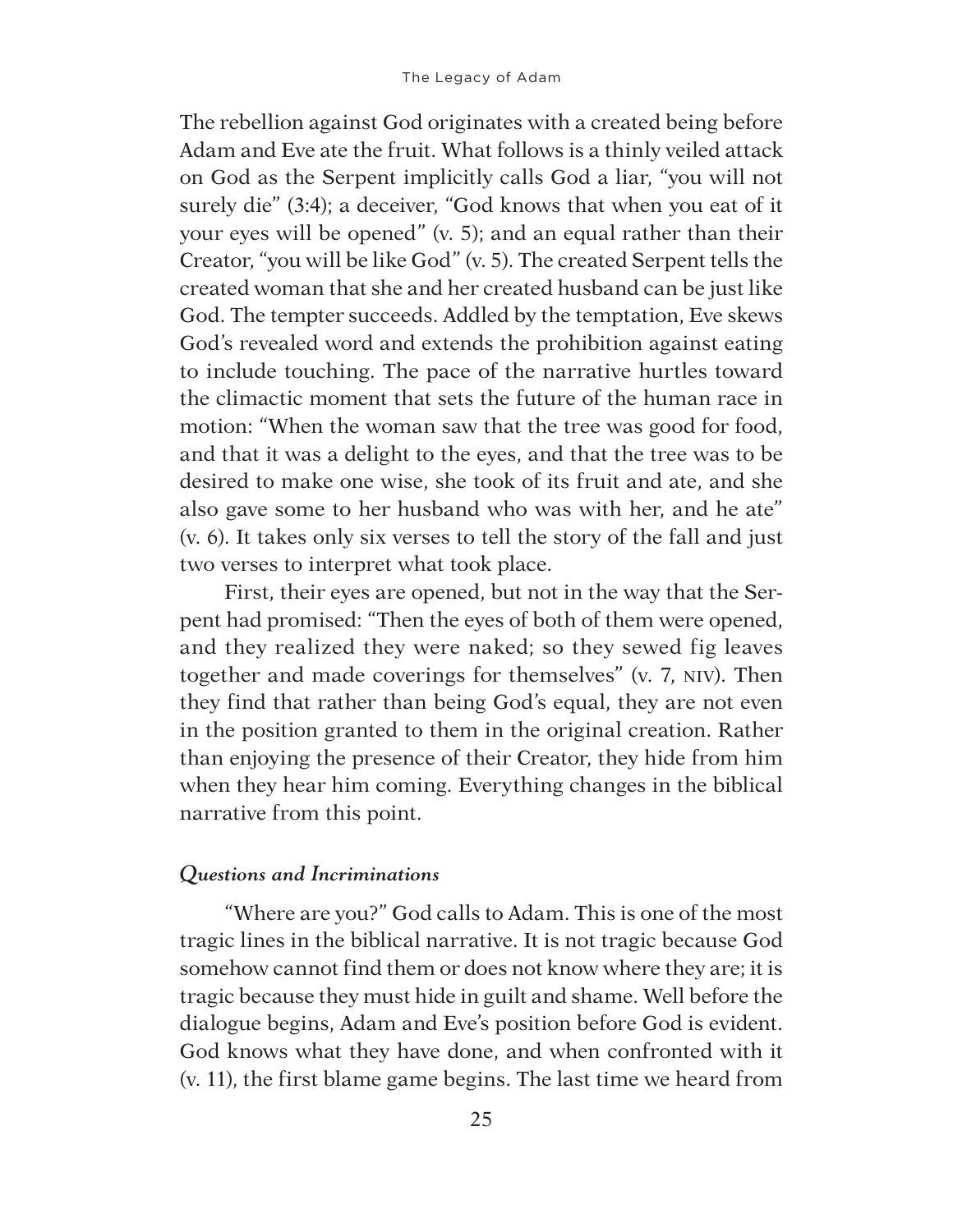Adam about Eve, he was singing her praises and declaring her as his one and only (2:23), but now he turns on her: "She gave it to me." Even worse, Adam not only blames Eve, he first implicates God and by doing so reveals the true depths of his newfound rebellion. He points his finger at God to try to shift blame to the one who is eternally blameless: "The woman whom you gave to be with me, she gave me fruit of the tree, and I ate" (3:12). Of course, Eve too shifts the blame: "the serpent deceived me, and I ate" (v. 13). No one takes responsibility; no one is righteous. Hatred of God and neighbor begins.

Evil has a foothold in the world, man is in rebellion against God, and by rights the story could end here. "In the day that you eat of it you shall surely die" was the word from God about the punishment for eating the forbidden fruit. Adam and Eve, however, do not die, not immediately at least. God has a plan to make them and their children right again.

#### **The End and the Beginning**

The pastoral scene in Eden is destroyed by disobedience. Because of Adam's failure, he and his descendants will bear the curse of 2:17. God first curses the Serpent, and the curse includes an enigmatic promise to both the Serpent and to Eve's children. The defeat of the Serpent will come through the line of Eve (3:15). From this point on, curse and promise will flow together until, through a curse, the promise of God is fulfilled (Gal. 3:13–14).

#### *Grace in the Curse*

Genesis 3 introduces a central biblical theme that, like the word "covenant," is not stated explicitly. That theme is grace. Many have argued that the grace of God is implicit from Genesis 1:1. After all, God did not *have* to create the world; he did not *have* to create humanity and provide for them—it was all done by his grace. There is a general way that we can speak of creation as an act of grace. This is especially so if we view creation as ultimately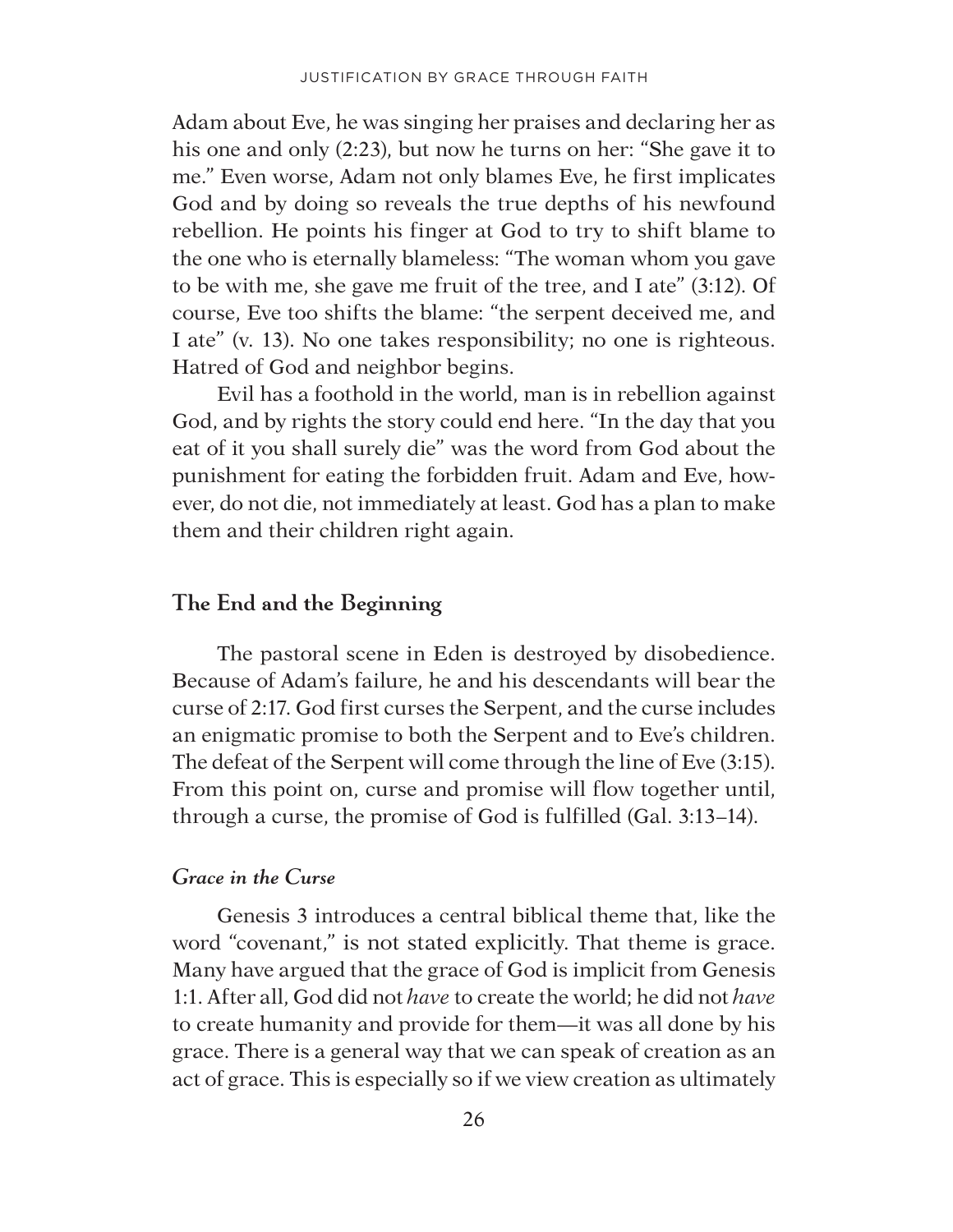inseparable from salvation, although typically when people refer to creation as an act of grace, I doubt that they have the whole complex of creation-fall-redemption-consummation in mind. We often use the word *grace* to signify what is sometimes called "common grace," that is, the general grace of God that sustains the human race apart from their belief in him and in spite of their ongoing rebellion against him. But not even the idea of "common grace"—connected as it typically is to God's general grace to humanity *after the fall*—really fits when applied to Genesis 1 and 2. "Grace" in the Bible, when applied particularly in the context of God's acts of salvation, is more than God's gift to neutral humanity. Christians often speak of "unmerited" or "unearned" favor to describe God's grace, and put that way it can be applied to God's act of creation. In the Bible, however, grace as it connects to salvation is not just *unmerited* but *de-merited* favor.

When the apostle Paul says we are "justified by his grace as a gift" (Rom. 3:24), he is not talking about the justification of the morally neutral who simply had done nothing to deserve God's favor. To the contrary, "all have sinned and fall short of the glory of God" (v. 23). In Romans 6:14, "grace" is contrasted with "sin." In Ephesians 2:5, it is those who were "dead in our trespasses" who were made "alive together with Christ." In Titus 3, those who "were foolish, disobedient, led astray, slaves to various passions and pleasures" are the ones "justified by his grace" (vv. 3, 7). There are plenty of times in the Bible, particularly in the New Testament, when the word "grace" is used in general ways, but in the context of God's saving acts it is applied to those who are morally broken, undeserving to receive God's favor because of their rebellion against him. Paul sums it up best when he says "while we were still sinners, Christ died for us" (Rom. 5:8), and goes on to describe us as at one time the enemies of God (v. 10). The backdrop for this is the "grace" in which those justified by grace stand (v. 2).

Grace as God's gift to morally corrupt humanity fits the context of Genesis 3. The seed of the woman will continue on and ultimately be the cause of the Serpent's destruction. Although it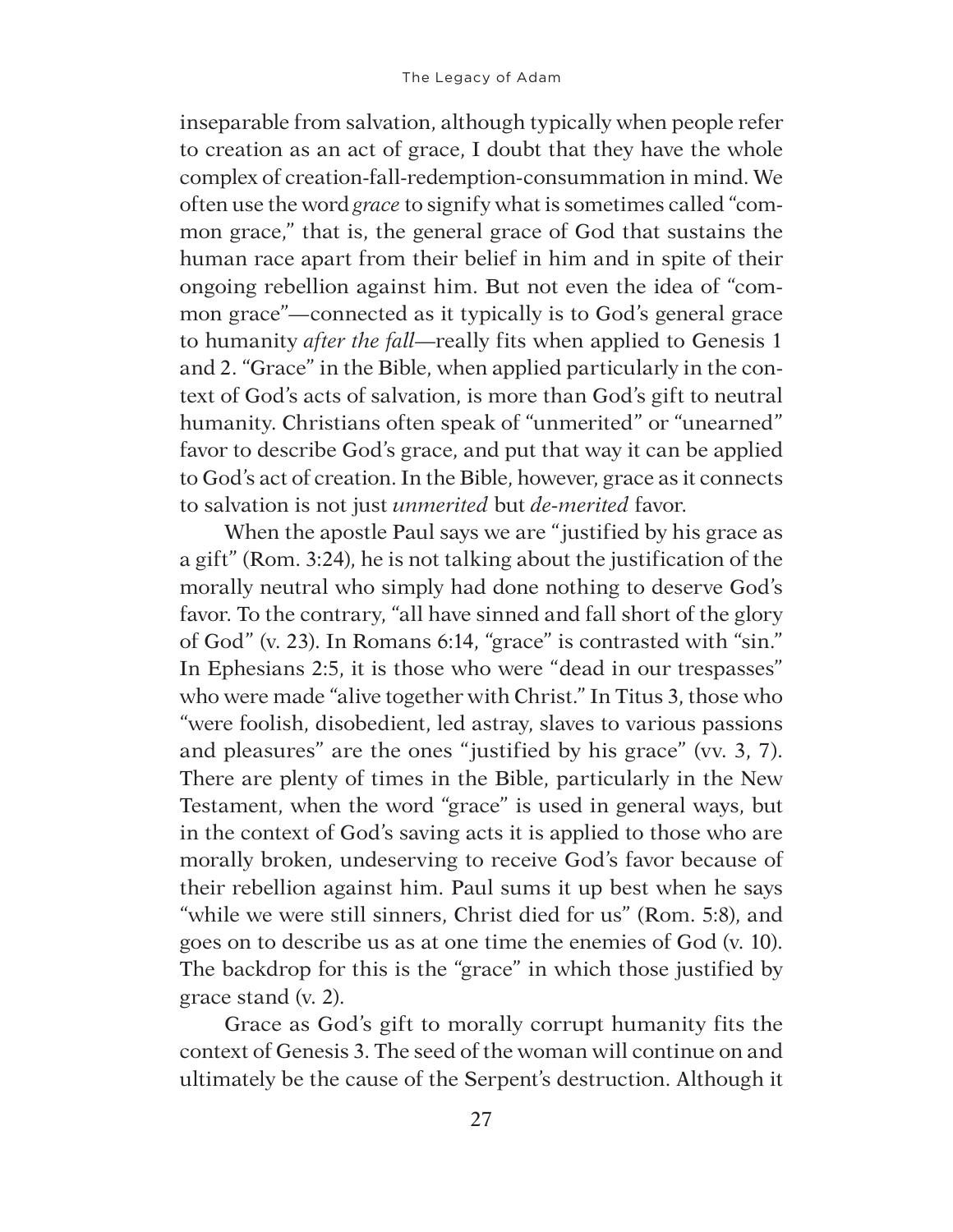is only through the woman's pain, the human race will still multiply. Although imbalanced and at odds, man and woman will stay together. Although only by sweating in thorn-laden fields, the human race will still be sustained (3:17–19). Life goes on, although enveloped by a shadow, "till you return to the ground, for out of it you were taken; for you are dust, and to dust you shall return" (v. 19). Even their banishment from the garden is for their ultimate benefit. God sends Adam and Eve out of the garden to prevent their eating of the Tree of Life, presumably to keep them from living forever in a fallen state (v. 22). God has a plan for providing eternal life. Through disobedience the last enemy, death, enters the world. As the story unfolds, it becomes gradually clearer that only through obedience and death will death itself be destroyed and life restored.

### *Out of Eden: The Setting for the Rest of the Story*

The opening chapters of Genesis set the scene for the rest of Scripture. Salvation, and consequently justification, cannot fully be understood apart from this. In three short chapters the story of the human race unfolds from bliss to destruction. In an act that may foreshadow sacrifice for covering man's sin, God clothes Adam and Eve. The curse is complete as God throws them out of Eden. The presence of God is now hidden from man, guarded, not for the last time, by angelic figures.<sup>15</sup> The first man and woman become the first exiles wandering the wilderness without God and without hope in the world.

*Bridge to the Bible*. There are two central figures in the Bible. Adam is one of them. Although other men receive far more attention (Abraham, Moses, and David, for example), none of them plays a role near that of Adam's. The figure of Adam stands over all of them; he is, one might say, the problem that will not go away. He explains why the human race plummets downward after him. He is the explanation for why people do not obey God when they are told explicitly what he wants them to do—after all, if Adam did

<sup>15.</sup> Think of the carved seraphim overshadowing the ark of the covenant.